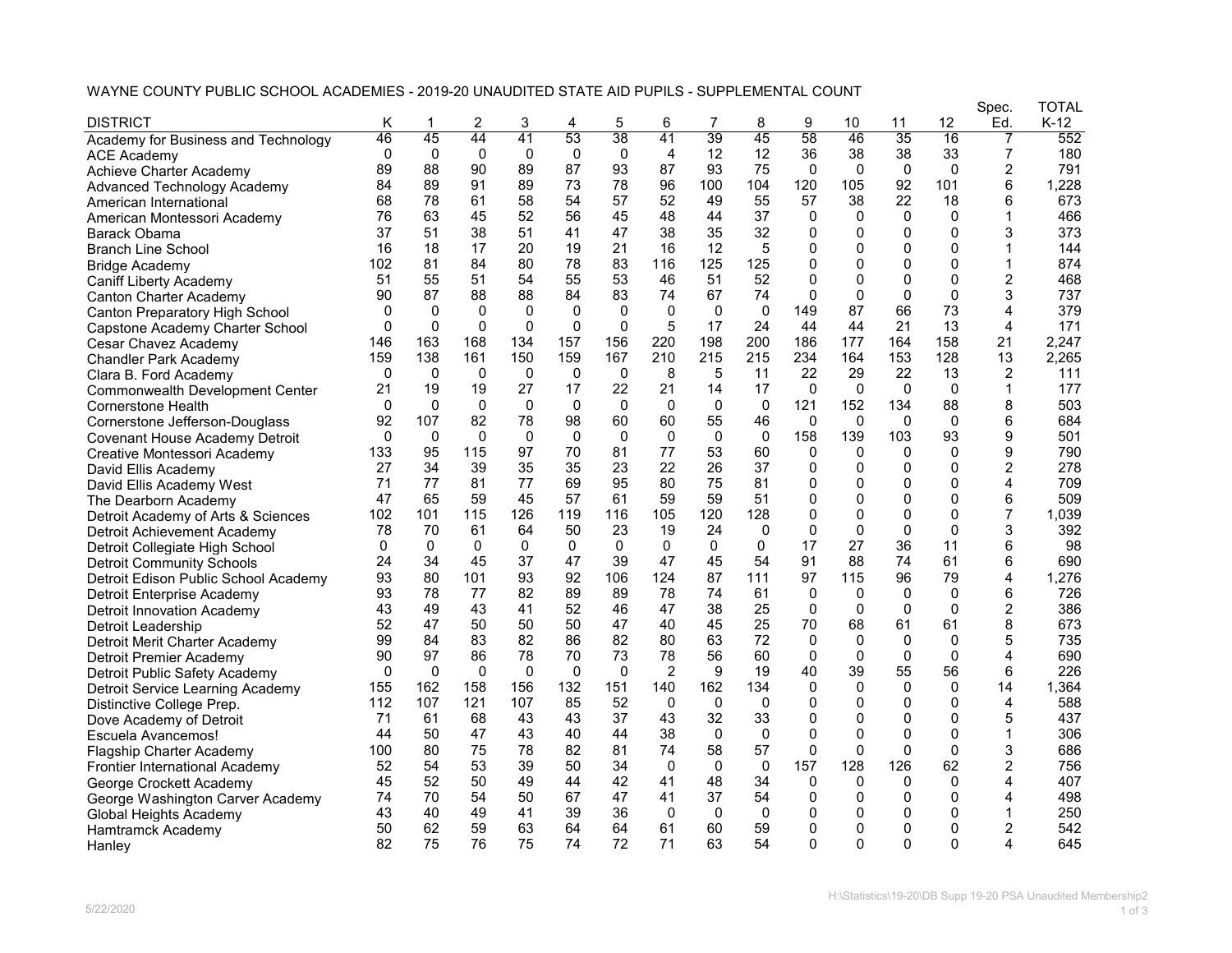## WAYNE COUNTY PUBLIC SCHOOL ACADEMIES - 2019-20 UNAUDITED STATE AID PUPILS - SUPPLEMENTAL COUNT

|                                            |          |             |                |                |                |             |                |                |                |              |              |              |              | Spec.          | TOTAL  |
|--------------------------------------------|----------|-------------|----------------|----------------|----------------|-------------|----------------|----------------|----------------|--------------|--------------|--------------|--------------|----------------|--------|
| <b>DISTRICT</b>                            | Κ        |             | 2              | 3              | 4              | 5           | 6              |                | 8              | 9            | 10           | 11           | 12           | Ed.            | $K-12$ |
| <b>Henry Ford Academy</b>                  | 0        | 0           | $\overline{0}$ | $\overline{0}$ | $\overline{0}$ | 0           | $\overline{0}$ | $\overline{0}$ | $\overline{0}$ | 150          | 125          | 106          | 115          | 6              | 501    |
| <b>Highland Park</b>                       | 33       | 49          | 29             | 35             | 32             | 33          | 23             | 33             | 23             | 0            | $\mathbf{0}$ | 0            | 0            | 3              | 293    |
| Hope Academy                               | 62       | 53          | 53             | 57             | 48             | 55          | 46             | 62             | 52             | $\Omega$     | 0            | $\Omega$     | 0            | 3              | 491    |
| Hope of Detroit Academy                    | 81       | 88          | 83             | 85             | 87             | 96          | 96             | 91             | 93             | 86           | 77           | 50           | 44           | 12             | 1,069  |
| <b>Inkster Preparatory Academy</b>         | 39       | 38          | 35             | 36             | 24             | 9           | $\mathbf{0}$   | 0              | $\mathbf{0}$   | $\Omega$     | $\mathbf{0}$ | 0            | $\Omega$     | $\mathbf 1$    | 181    |
| Ivywood Classical Academy                  | 34       | 21          | 25             | 17             | 22             | 8           | 0              | 0              | 0              | $\mathbf{0}$ | $\Omega$     | 0            | 0            | 1              | 127    |
| Jalen Rose Leadership Academy              | $\Omega$ | $\Omega$    | $\mathbf{0}$   | $\mathbf{0}$   | $\mathbf{0}$   | $\mathbf 0$ | $\Omega$       | $\Omega$       | $\mathbf 0$    | 115          | 101          | 88           | 80           | 6              | 390    |
| James and Grace Lee Boggs                  | 17       | 13          | 12             | 11             | 18             | 19          | 14             | 18             | 16             | 0            | $\Omega$     | $\Omega$     | 0            | 2              | 138    |
| Joy Preparatory Academy                    | 33       | 39          | 43             | 34             | 31             | 22          | 14             | 24             | 13             | 0            | $\Omega$     | $\Omega$     | 0            | $\overline{2}$ | 254    |
| Keystone Academy                           | 109      | 80          | 80             | 68             | 76             | 73          | 81             | 57             | 68             | 0            | $\mathbf{0}$ | $\Omega$     | $\Omega$     | 3              | 695    |
| Legacy Charter Academy                     | 80       | 87          | 81             | 83             | 82             | 86          | 77             | 84             | 74             | 0            | 0            | $\Omega$     | $\Omega$     | 6              | 741    |
| MacDowell Preparatory Academy              | 43       | 44          | 43             | 41             | 40             | 27          | 40             | 53             | 54             | $\Omega$     | $\mathbf{0}$ | $\Omega$     | 0            | 5              | 389    |
| <b>Madison Carver Academy</b>              | 78       | 82          | 71             | 71             | 81             | 72          | 61             | 47             | 40             | 0            | $\mathbf{0}$ | $\Omega$     | $\Omega$     | 7              | 611    |
| Martin Luther King Jr. Educationa Center   | 72       | 59          | 51             | 49             | 40             | 35          | 27             | 40             | 39             | 0            | $\mathbf{0}$ | 0            | 0            | 0              | 412    |
| Marvin L. Winans Academy of                | 32       | 34          | 42             | 50             | 44             | 54          | 42             | 54             | 34             | 0            | $\mathbf{0}$ | 0            | $\Omega$     | 2              | 386    |
| Metro Charter Academy                      | 70       | 62          | 71             | 70             | 73             | 77          | 70             | 63             | 55             | 0            | $\mathbf 0$  | $\Omega$     | 0            | 5              | 613    |
| Michigan Educational Choice Center         | 31       | 22          | 28             | 28             | 31             | 23          | 28             | 34             | 26             | $\Omega$     | $\Omega$     | 0            | 0            | 2              | 252    |
| New Paradigm College Prep                  | 24       | 26          | 19             | 35             | 21             | 20          | 27             | 19             | 12             | $\Omega$     | $\mathbf{0}$ | $\Omega$     | $\Omega$     | 1              | 203    |
| New Paradigm Glazer-Loving Academy         | 36       | 45          | 43             | 39             | 34             | 39          | 25             | 18             | 16             | $\Omega$     | $\Omega$     | $\Omega$     | $\Omega$     | 2              | 296    |
| New School High                            | $\Omega$ | $\Omega$    | $\mathbf{0}$   | 0              | $\mathbf 0$    | $\mathbf 0$ | $\Omega$       | $\mathbf{0}$   | 0              | 18           | 13           | 21           | 15           | 0              | 67     |
| Oakland International Academy              | 59       | 58          | 46             | 58             | 55             | 54          | 49             | 50             | 53             | 102          | 81           | 86           | 64           | 4              | 817    |
| Old Redford Academy                        | 113      | 100         | 111            | 110            | 103            | 87          | 114            | 102            | 100            | 102          | 152          | 113          | 113          | 17             | 1,437  |
| Pathways Academy                           | $\Omega$ | $\mathbf 0$ | $\Omega$       | $\mathbf 0$    | $\mathbf 0$    | $\mathbf 0$ | $\Omega$       | 6              | $\mathbf{1}$   | 55           | 28           | 30           | 28           | 1              | 148    |
| Pembroke Academy                           | 62       | 69          | 30             | 33             | 25             | 25          | 21             | 0              | 0              | 0            | $\Omega$     | 0            | 0            | 0              | 265    |
| <b>Plymouth Educational Center Charter</b> | 39       | 58          | 66             | 45             | 60             | 48          | 48             | 66             | 45             | $\mathbf{0}$ | 0            | $\mathbf{0}$ | $\Omega$     | 6              | 480    |
| Plymouth Scholars Charter Academy          | 112      | 87          | 90             | 89             | 90             | 90          | 82             | 67             | 72             | $\Omega$     | $\mathbf{0}$ | $\Omega$     | $\Omega$     | 3              | 781    |
| Quest Charter Academy                      | 99       | 87          | 84             | 79             | 84             | 86          | 85             | 74             | 79             | 0            | $\mathbf{0}$ | $\Omega$     | $\Omega$     | 7              | 763    |
|                                            | 97       | 100         | 83             | 83             | 79             | 81          | 77             | 54             | 51             | $\mathbf 0$  | $\Omega$     | $\Omega$     | $\Omega$     | 5              | 710    |
| Regent Park Scholars Charter Academy       | 63       | 72          | 66             | 69             | 63             | 74          | 78             | 78             | 81             | 72           | 78           | 82           | 42           | 2              | 919    |
| Riverside Academy                          | 44       | 35          | 40             | 27             | 31             | 24          | 17             | $\mathbf{0}$   | $\mathbf{0}$   | $\Omega$     | $\Omega$     | $\Omega$     | $\mathbf{0}$ | 1              | 218    |
| <b>Rutherford Winans Academy</b>           | 109      | 88          | 92             | 86             | 84             | 90          | 82             | 74             | 77             | $\Omega$     | $\Omega$     | 0            | 0            | 3              | 784    |
| South Canton Scholars Charter Academy      | 138      | 118         | 148            | 129            | 142            | 142         | 149            | 148            | 118            | 106          | 103          | 87           | 87           | 6              | 1,623  |
| Star International Academy                 | 29       | 31          | 24             | 39             | 24             | 19          | 21             | 25             | 26             | $\Omega$     | $\Omega$     | $\mathbf{0}$ | $\Omega$     | 3              | 240    |
| Summit Academy                             | 114      | 92          | 105            | 137            | 111            | 115         | 135            | 153            | 155            | 171          | 164          | 122          | 147          | 20             | 1.740  |
| Summit Academy North                       | 91       | 90          | 85             | 88             | 83             | 82          | 80             | 81             | 68             | $\Omega$     | $\mathbf{0}$ | $\mathbf{0}$ | 0            | 5              | 752    |
| <b>Taylor Exemplar Academy</b>             | $\Omega$ | 0           | 0              | 0              | $\mathbf 0$    | 0           | 0              | $\mathbf{0}$   | 0              | 114          |              | 100          | 87           | 4              | 410    |
| Taylor Preparatory High School             |          |             |                |                |                |             |                |                |                |              | 105          |              |              |                |        |
| <b>Tipton Academy</b>                      | 76       | 72<br>52    | 49             | 59             | 46             | 51          | 51             | 32             | 37             | 0            | $\mathbf{0}$ | 0            | $\mathbf{0}$ | 4              | 478    |
| Trillium Performing Arts                   | 56       |             | 43             | 42             | 55             | 48          | 55             | 49             | 55             | 38           | 37           | 40           | 41           | 9              | 619    |
| Universal Academy                          | 49       | 53          | 54             | 53             | 47             | 52          | 53             | 54             | 53             | 58           | 57           | 54           | 57           | 3              | 694    |
| Universal Learning Academy                 | 58       | 62          | 68             | 60             | 56             | 58          | 64             | 57             | 69             | 56           | 42           | 36           | 17           | 3              | 703    |
| <b>University Preparatory</b>              | 143      | 147         | 150            | 155            | 145            | 150         | 144            | 139            | 140            | 150          | 123          | 134          | 124          | 18             | 1,863  |
| University Preparatory Art & Design        | 66       | 67          | 67             | 65             | 62             | 67          | 105            | 126            | 134            | 130          | 129          | 122          | 113          | 12             | 1.263  |
| University Preparatory Science & Math      | 76       | 80          | 85             | 87             | 92             | 84          | 167            | 186            | 185            | 146          | 112          | 113          | 89           | 11             | 1,513  |
| University Yes Academy                     | 47       | 53          | 54             | 48             | 45             | 57          | 72             | 79             | 74             | $\Omega$     | $\mathbf{0}$ | $\mathbf{0}$ | 0            | 3              | 532    |
| Vista Meadows Academy                      | $\Omega$ | 0           | $\mathbf{0}$   | 0              | $\mathbf{0}$   | 0           | 0              | 0              | 0              | 31           | 27           | 28           | 14           | 3              | 103    |
| Voyageur Academy                           | 71       | 81          | 78             | 75             | 79             | 82          | 86             | 86             | 71             | 112          | 98           | 99           | 87           | 9              | 1,115  |